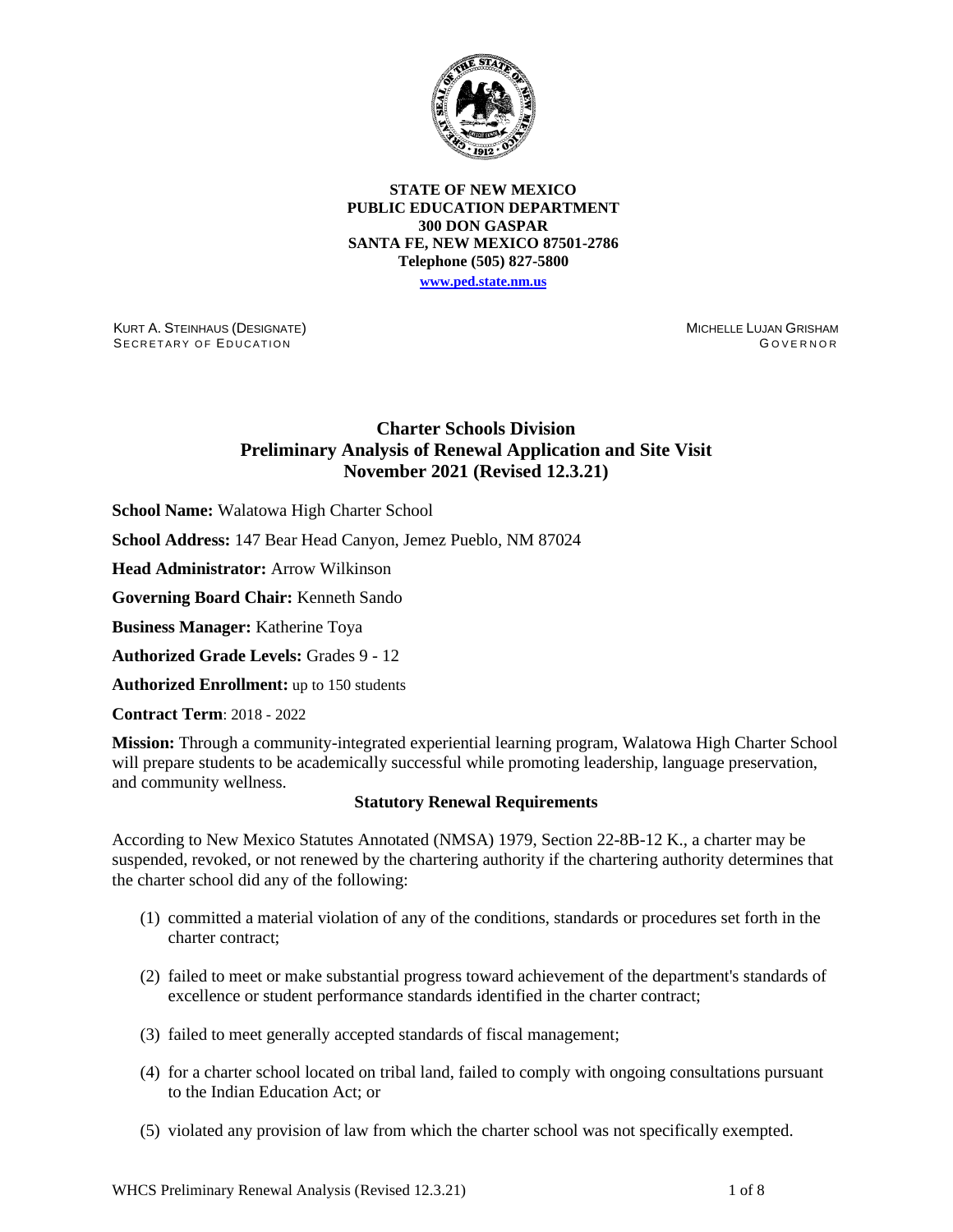# **Renewal Application**

Parts A and F of the Renewal Application are provided by the Charter Schools Division (CSD). All other parts of the application are provided by the school.

| <b>PARTA</b>  | Data analysis based on accountability and reporting data from current charter contract term                                    |  |  |  |  |  |  |  |
|---------------|--------------------------------------------------------------------------------------------------------------------------------|--|--|--|--|--|--|--|
| <b>PART B</b> | <b>Progress report</b> on meeting the academic performance, financial compliance and governance responsibilities               |  |  |  |  |  |  |  |
|               | of the charter school, including achieving the goals, objectives, student performance outcomes, and                            |  |  |  |  |  |  |  |
|               | accountability requirements set forth in the Assessment and Accountability Act and the charter contract.                       |  |  |  |  |  |  |  |
|               | <b>Financial Statement</b>                                                                                                     |  |  |  |  |  |  |  |
| <b>PART C</b> | A financial statement that discloses the costs of administration, instruction and other spending categories for the            |  |  |  |  |  |  |  |
|               | charter school that is understandable to the general public that allows comparison of costs to other schools.                  |  |  |  |  |  |  |  |
| <b>PART D</b> | Petitions in support of the charter renewing its charter status                                                                |  |  |  |  |  |  |  |
|               | Petition signed by at least 65% of the school's <b>employees</b> , with certified affidavit. Number: 10 out of 10<br>$\bullet$ |  |  |  |  |  |  |  |
|               | Percentage: 100%                                                                                                               |  |  |  |  |  |  |  |
|               | Petition signed by at least 75% of the <b>households</b> whose children are enrolled, with certified affidavit.<br>٠           |  |  |  |  |  |  |  |
|               | Number: 31 out of 34 Percentage: 92%                                                                                           |  |  |  |  |  |  |  |
| <b>PARTE</b>  | Description of the Charter School Facilities and Assurances that the facilities are in compliance                              |  |  |  |  |  |  |  |
|               | with the requirements of Section 22-8B-4.2 NMSA 1978                                                                           |  |  |  |  |  |  |  |
|               | The facility lease agreement as Appendix D<br>٠                                                                                |  |  |  |  |  |  |  |
|               | Narrative description of its facilities, attaching the Facility Master Plan, if available, as Appendix H<br>٠                  |  |  |  |  |  |  |  |
|               | The building E Occupancy certificate(s) dated August 6, 2018. Maximum Occupancy (if listed):not listed<br>٠                    |  |  |  |  |  |  |  |
|               | Most recent facility NMCI Score 18.83% indicating that the school meets the requirements of Subsection C<br>$\bullet$          |  |  |  |  |  |  |  |
|               | of 22-8B-4.2 NMSA 1978                                                                                                         |  |  |  |  |  |  |  |
|               | If the school is relocating or expanding, assurances that the facilities comply with the requirements of<br>$\bullet$          |  |  |  |  |  |  |  |
|               | Section 22-8B-4.2 NMSA 1978:<br>Public (Cert A)<br>Private (Cert B)<br>Foundation (Cert C)                                     |  |  |  |  |  |  |  |
| <b>PART F</b> | <b>Amendment Requests</b>                                                                                                      |  |  |  |  |  |  |  |

The CSD team reviewed the school's Progress Report and conducted a renewal site visit on October 25, 2021. Ratings are based on the rubric provided on page 14 of the [State Charter Renewal Application.](https://webnew.ped.state.nm.us/bureaus/public-education-commission/policies-and-processes/renewal-application/)

| <b>Progress Report (Part B) and Site Visit Evaluation</b> |                                                                                                                                                                                                        |                                          |  |  |  |  |  |  |
|-----------------------------------------------------------|--------------------------------------------------------------------------------------------------------------------------------------------------------------------------------------------------------|------------------------------------------|--|--|--|--|--|--|
| <b>Section</b>                                            | <b>Indicator</b>                                                                                                                                                                                       | Rating                                   |  |  |  |  |  |  |
|                                                           | <b>ACADEMIC PERFORMANCE</b>                                                                                                                                                                            |                                          |  |  |  |  |  |  |
| 1.a                                                       | <b>Department's Standards of Excellence</b><br>NM System of School Support and Accountability<br>2020-2021: No data available for schools<br>2019-2020: No data available for schools<br>2018-2019: 43 | <b>Demonstrates Substantial Progress</b> |  |  |  |  |  |  |
|                                                           | NM School Grade<br>$2017 - 2018$ : D<br>(See narrative below for justification of rating.)                                                                                                             |                                          |  |  |  |  |  |  |
| 1.b                                                       | <b>Mission-Specific Goals</b><br>The school did not include a mission-specific goal in its charter contract.                                                                                           | Not Applicable                           |  |  |  |  |  |  |
|                                                           | <b>FINANCIAL COMPLIANCE</b>                                                                                                                                                                            |                                          |  |  |  |  |  |  |
| 2.a                                                       | Audit<br>Organizational Performance Framework 2a-2e (see narrative below)                                                                                                                              | <b>Demonstrates Substantial Progress</b> |  |  |  |  |  |  |
| 2.b                                                       | <b>Board of Finance</b><br>The school has maintained a board of finance throughout the charter<br>term.                                                                                                | Meets the Standard                       |  |  |  |  |  |  |
|                                                           | CONTRACTUAL, ORGANIZATIONAL, AND GOVERNANCE                                                                                                                                                            |                                          |  |  |  |  |  |  |
| 3.a                                                       | <b>Comprehensive Educational Program</b><br>See the narrative below for detail.                                                                                                                        | Demonstrates Substantial Progress        |  |  |  |  |  |  |
| 3.b                                                       | <b>Organizational Performance Framework</b><br>Organizational Performance Framework 1b-1f, 4a-4e, and 5a-5d                                                                                            | <b>Demonstrates Substantial Progress</b> |  |  |  |  |  |  |
| 3.c                                                       | <b>Governance Responsibilities</b><br>Organizational Performance Framework 3a-3c                                                                                                                       | Meets the Standard                       |  |  |  |  |  |  |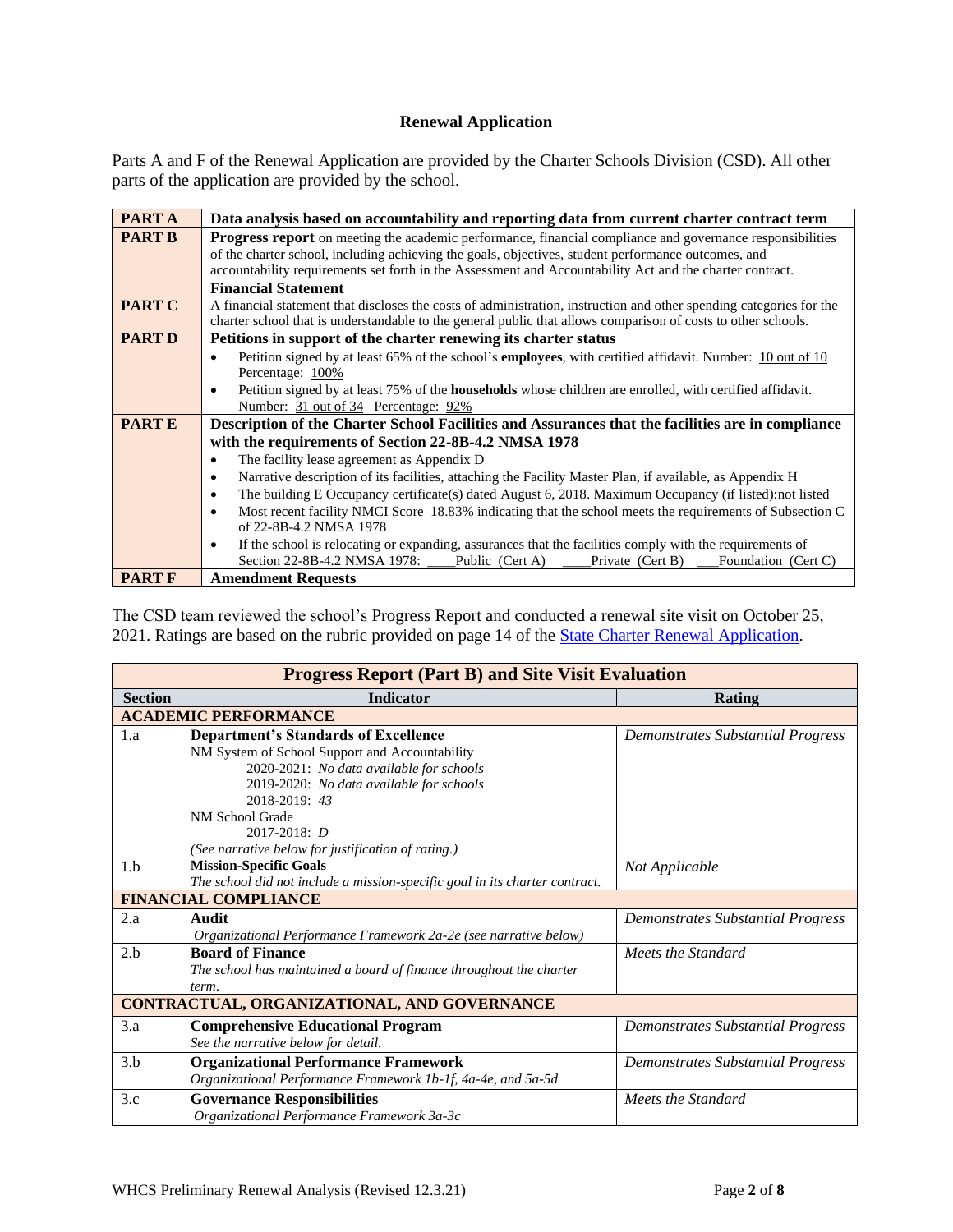### **Academic Performance**

|                      | <b>Overall</b>           | Reading<br><b>Proficiency</b> | <b>Math</b><br><b>Proficiency</b> | <b>Science</b><br><b>Proficiency</b> |        |
|----------------------|--------------------------|-------------------------------|-----------------------------------|--------------------------------------|--------|
| <b>Walatowa High</b> | 43                       |                               | Masked                            |                                      | Masked |
| Jemez Valley         | -42                      | 17                            |                                   |                                      |        |
| Statewide            | $\overline{\phantom{0}}$ | 34                            |                                   | 40                                   | 29     |

# **NMPED Accountability Data 2018-2019**

In the most recent year when state data were available, Walatowa High Charter School (WCHS) received an overall score of 43, puts WHCS in the top 75% of all high schools.

CSD's rating for WCHS's academic performance is *Demonstrates Substantial Progress* based on information collected during the site visit and in Part B of the renewal application. WCHS has begun using three curricula to support students' reading and math proficiency. The first program, Reading Plus, is an adaptive literacy program that develops fluency, comprehension, and motivation in students to become successful readers. The program allows the school to track student data so they can see how each student is progressing. The program also identifies physical reading barriers such as poor eye muscle strength. WCHS is one of 90 schools in New Mexico currently using the program and according to their Reading Plus data, 70% of WHCSs non-proficient readers are not yet fluent.

Because students arrive at WHCS, the entire student population (38 students) are participating in the Reading plus Program. The Reading Plus Progress Report for October 24, 2021, indicates the majority of students (74% of students) have completed lessons that have resulted in increased reading fluency, gaining an average of 33 words per minute and growing 1.4 grade levels, since the beginning of the school year. An additional 8% of students have gained an average of 41 words per minute and grown 1.6 grade levels.

The second program, Readorium, is a science reading comprehension program which utilizes researchbased proficient reading strategies to understand text. The third program, IXL-Learning, uses real-time diagnostics to get up-to-date, grade-level specific, Common Core skill alignments of students' progress in English language arts, math and science.

WHCS's growth in reading during the 2019-20 school year sees them in the 43<sup>rd</sup> percentile compared to the district at the 50<sup>th</sup> percentile, while math growth  $(49<sup>th</sup>$  percentile) was slightly above the district's  $(47<sup>th</sup>)$ . Middle performing students are doing slightly better than the district  $(53<sup>rd</sup>)$  percentile compared to  $46<sup>th</sup>$ ) in math, but lower in reading  $(35<sup>th</sup>$  percentile compared to  $46<sup>th</sup>$ ).

Although WCHS opted to not include Mission-specific goals in their current charter contract, their Part B discusses the school's academic performance on state accountability measures, describing them as missionspecific goals.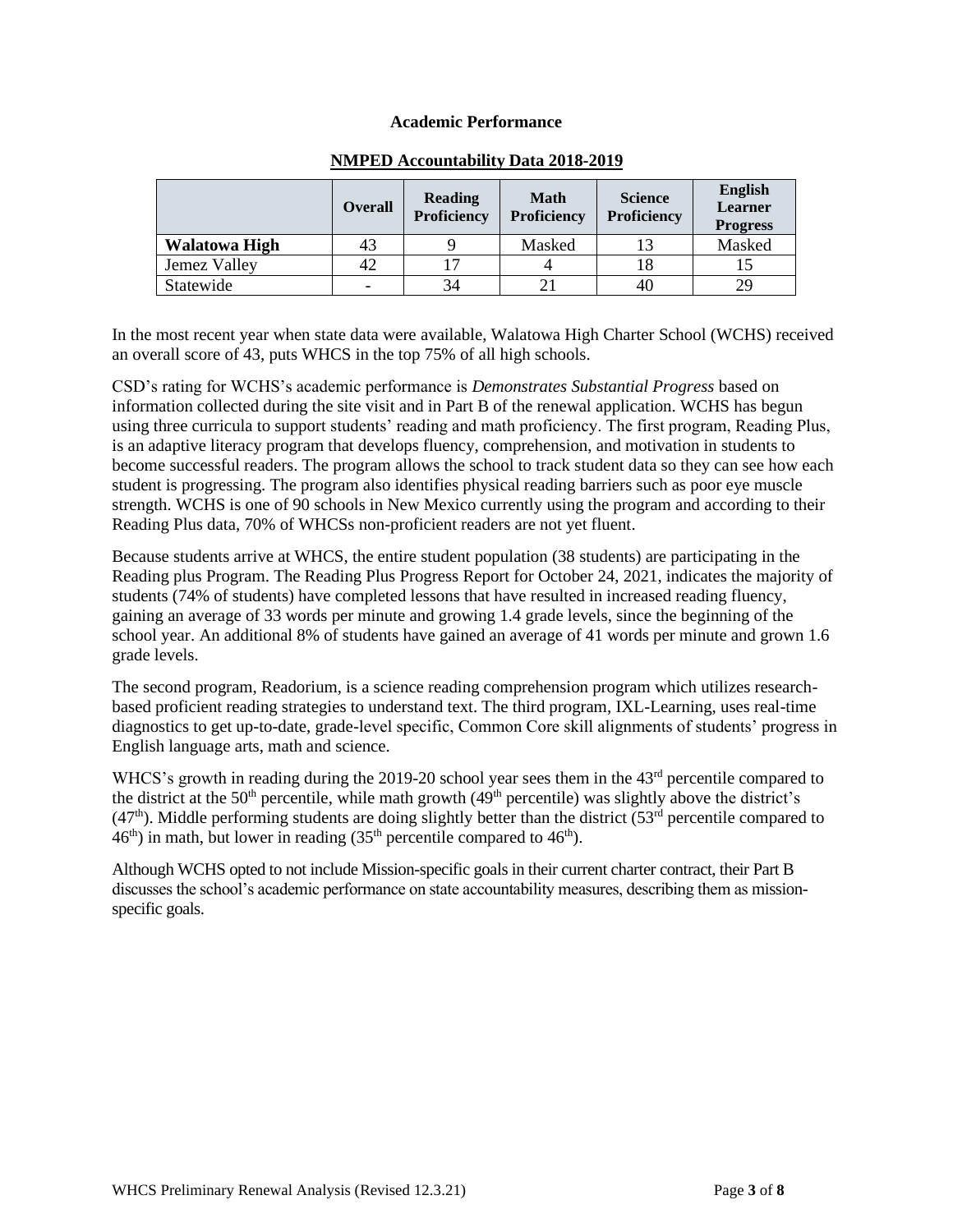# **Public Education Commission Performance Framework**

| <b>Walatowa High Charter</b>                                                                                                           | 2017-2018                                                             | 2018-2019                                                                                                    | 2019-2020*                      | 2020-2021                          |
|----------------------------------------------------------------------------------------------------------------------------------------|-----------------------------------------------------------------------|--------------------------------------------------------------------------------------------------------------|---------------------------------|------------------------------------|
| Category I. Academic Performance Framework                                                                                             |                                                                       |                                                                                                              |                                 |                                    |
| Indicator 1 Components of School Accountability System                                                                                 | Falls Far Below for Does Not Meet) Standa 43.45 Points (Lower Middle) |                                                                                                              |                                 | Unable to Review - COVID           |
| <b>Indicator 2 Subgroup Performance</b>                                                                                                | Not Applicable                                                        | Pending                                                                                                      |                                 | Unable to Review - COVID           |
| <b>Indicator 3 Mission Specific Goals</b>                                                                                              | Not Applicable                                                        | Not Applicable                                                                                               |                                 | Not Applicable                     |
| <b>Financial Performance Framework</b>                                                                                                 |                                                                       |                                                                                                              |                                 |                                    |
| Self-Assessment Survey completed and signed by Head Admin, SBO, and Finance Chair                                                      | Meets for Exceeds) Standard                                           | Meets for Exceeds) Standard                                                                                  | Meets (or Exceeds) Standard     | <b>Not Applicable</b>              |
| <b>Category II. Organizational Performance Framework</b>                                                                               |                                                                       |                                                                                                              |                                 |                                    |
| Indicator 1a Educational Program: mission and educational program of approved charter applicati <b>Meets (or Exceeds) Standard</b>     |                                                                       | Meets for Exceeds) Standard                                                                                  | Meets (or Exceeds) Standard     | Meets (or Exceeds) Standard        |
| Indicator 1b Educational Program: state assessment requirements                                                                        | <b>Working to Meet Standard</b>                                       | Working to Meet Standard                                                                                     | Meets (or Exceeds) Standard     | <b>Unable to Review - COVID</b>    |
| Indicator 4a Students & Employees: protecting the rights of all students                                                               | Falls Far Below (or Does Not Meet) Stand                              | <mark>la</mark> Meets for Exceeds) Standard                                                                  | <b>Working to Meet Standard</b> | <b>ASSURANCES</b>                  |
| Indicator 1c Educational Program: protecting the rights of students with disabilities                                                  | Meets (or Exceeds) Standard                                           | Falls Far Below (or Does Not Meet) Standa Working to Meet Standard                                           |                                 | <b>Working to Meet Standard</b>    |
| Indicator 1d Educational Program: protecting the rights of English Language Learners                                                   |                                                                       | Falls Far Below (or Does Not Meet) Standa Falls Far Below (or Does Not Meet) Standa Working to Meet Standard |                                 | Meets (or Exceeds) Standard        |
| Indicator 4b Students & Employees: attendance, retention, and recurrent enrollment                                                     | Working to Meet Standard                                              | Meets (or Exceeds) Standard                                                                                  | Meets (or Exceeds) Standard     | Meets (or Exceeds) Standard        |
| Included in Indicator 4b                                                                                                               | Meets (or Exceeds) Standard                                           |                                                                                                              |                                 |                                    |
| Indicator 2a Financial Mgmt & Oversight: meeting financial reporting and compliance requirement                                        | Falls Far Below for Does Not Meet) Standa Working to Meet Standard    |                                                                                                              | <b>Working to Meet Standard</b> | <b>Working to Meet Standard</b>    |
| Indicator 2b Financial Mgmt & Oversight: following generally accepted accounting principles                                            | Meets (or Exceeds) Standard                                           | Falls Far Below for Does Not Meet) Standa Does Not Meet Standard                                             |                                 | <b>Meets (or Exceeds) Standard</b> |
| Indicator 3a Governance & Reporting: complying with governance requirements                                                            | Meets for Exceeds) Standard                                           | Falls Far Below (or Does Not Meet) Standa Working to Meet Standard                                           |                                 | <b>Working to Meet Standard</b>    |
| Included in Indicator 3c                                                                                                               | Meets (or Exceeds) Standard                                           |                                                                                                              |                                 |                                    |
| Indicator 4c Students & Employees: meeting teacher and other staff credentialing requirements                                          | Falls Far Below for Does Not Meet) Stand                              | Meets for Exceeds) Standard                                                                                  | Does Not Meet Standard          | <b>Working to Meet Standard</b>    |
| Indicator 4d Students & Employees: respecting employee rights                                                                          | Falls Far Below for Does Not Meet) Stand                              | Meets (or Exceeds) Standard                                                                                  | <b>Working to Meet Standard</b> | <b>ASSURANCES</b>                  |
| Indicator 4e Students & Employees: completing required background checks / reporting ethical vio <mark>Working to Meet Standard</mark> |                                                                       | Meets (or Exceeds) Standard                                                                                  | <b>Working to Meet Standard</b> | <b>ASSURANCES</b>                  |
| Indicator 5a School Environment: complying with facilities requirements                                                                | Working to Meet Standard                                              | Meets for Exceeds) Standard                                                                                  | Meets (or Exceeds) Standard     | <b>ASSURANCES</b>                  |
| Indicator 5c School Environment: complying with health and safety requirements                                                         |                                                                       | Falls Far Below (or Does Not Meet) Stand $\frac{1}{4}$ Falls Far Below (or Does Not Meet) Stand              | <b>Working to Meet Standard</b> | <b>ASSURANCES</b>                  |
| Indicator 5d School Environment: handling information appropiately                                                                     | Meets for Exceeds) Standard                                           | Meets for Exceeds) Standard                                                                                  | Meets (or Exceeds) Standard     | <b>ASSURANCES</b>                  |
| <b>OTHER</b>                                                                                                                           |                                                                       |                                                                                                              |                                 |                                    |
| School specific conditions in the Charter Contract, if any                                                                             | Not Applicable                                                        |                                                                                                              |                                 |                                    |
| Indicator 1e Educational Program: meeting program requirements for all PED and federal grant programs                                  |                                                                       | Meets for Exceeds) Standard                                                                                  | Meets (or Exceeds) Standard     | <b>ASSURANCES</b>                  |
| Indicator 1f Educational Program: NM DASH Plan                                                                                         |                                                                       | Meets (or Exceeds) Standard                                                                                  | <b>Not Applicable</b>           | Unable to Review - COVID           |
| Indicator 2c Financial Mgmt & Oversight: responsive to audit findings                                                                  |                                                                       | Working to Meet Standard                                                                                     | <b>Does Not Meet Standard</b>   | <b>Does Not Meet Standard</b>      |
| Indicator 2d Financial Mgmt & Oversight: managing grant funds responsibility                                                           |                                                                       | Meets for Exceeds) Standard                                                                                  | Meets (or Exceeds) Standard     | Meets (or Exceeds) Standard        |
| Indicator 2e Financial Mgmt & Oversight: staffing to ensure proper fiscal management                                                   |                                                                       | Working to Meet Standard                                                                                     | <b>Working to Meet Standard</b> | Meets (or Exceeds) Standard        |
| Indicator 2f Financial Mgmt & Oversight: meeting obligations timely / appropriate internal controls                                    |                                                                       |                                                                                                              |                                 |                                    |
| Indicator 3b Governance & Reporting: complying with nepotism and conflict of interest requirements                                     |                                                                       | Meets for Exceeds) Standard                                                                                  | Meets (or Exceeds) Standard     | <b>ASSURANCES</b>                  |
| Indicator 3c Governance & Reporting: meeting obligations timely / appropriate internal controls                                        |                                                                       | Meets (or Exceeds) Standard                                                                                  | Meets (or Exceeds) Standard     | <b>ASSURANCES</b>                  |
| Indicator 5b School Environment: complying with transportation requirements                                                            |                                                                       | Not Annlicable                                                                                               | Not Applicable                  | <b>ASSURANCES</b>                  |

**Note**: The rating for Indicator 3.a. (complying with governance requirements) was changed from *Meets or Exceeds* (the rating given in the 2020-21 Annual Report) to *Working to Meet Standard*.

# **Organizational Performance**

The chart above provides the charter school performance over the charter contract term. Over time, the school has reduced the number of *Does Not Meet* indicator ratings from seven (7) in 2017-18 to five (5) in 2018-19, three (3) in 2019-20 and one (1) in 2020-21.

In the most recent year, 2020-21, of the current contract, WHCS received one rating of *Does Not Meet* in Indicator 2.c. (responsive to audit findings) for having two repeat findings. In the same year, the school earned three (3) *Working to Meet Standards*. The school has not demonstrated improved compliance on Indicator 2.a. (financial reporting and compliance) over the term of the contract. However, the school has demonstrated improvement with two other Organizational Indicators. In 2018-19 the school received a *Falls Far Below* for indicator 1.c. (protecting the rights of students with special needs) because two students had an overdue evaluation, which the school has been able to complete, thus resulting in a *Working to Meet* rating for the following two years. Similarly, for indicator 4.c. the school has hired a certified ELA instructor to remedy prior performance.

The teachers have all taken on additional responsibilities which has led to an overall feeling of more collaboration according to the staff. The teachers mentioned appreciating the ease in bouncing ideas off each other, joining forces to keep students on track and feeling an ownership in their impact on the students. s

# **Financial Performance**

WCHS is on a quarterly reporting status, which indicates the school's Business Manager is responsive to School Budget Bureau requests and reports are submitted in a timely manner. The school's business manager has been serving in this capacity throughout this contract term and at no time during the contract did the school move from quarterly reporting status.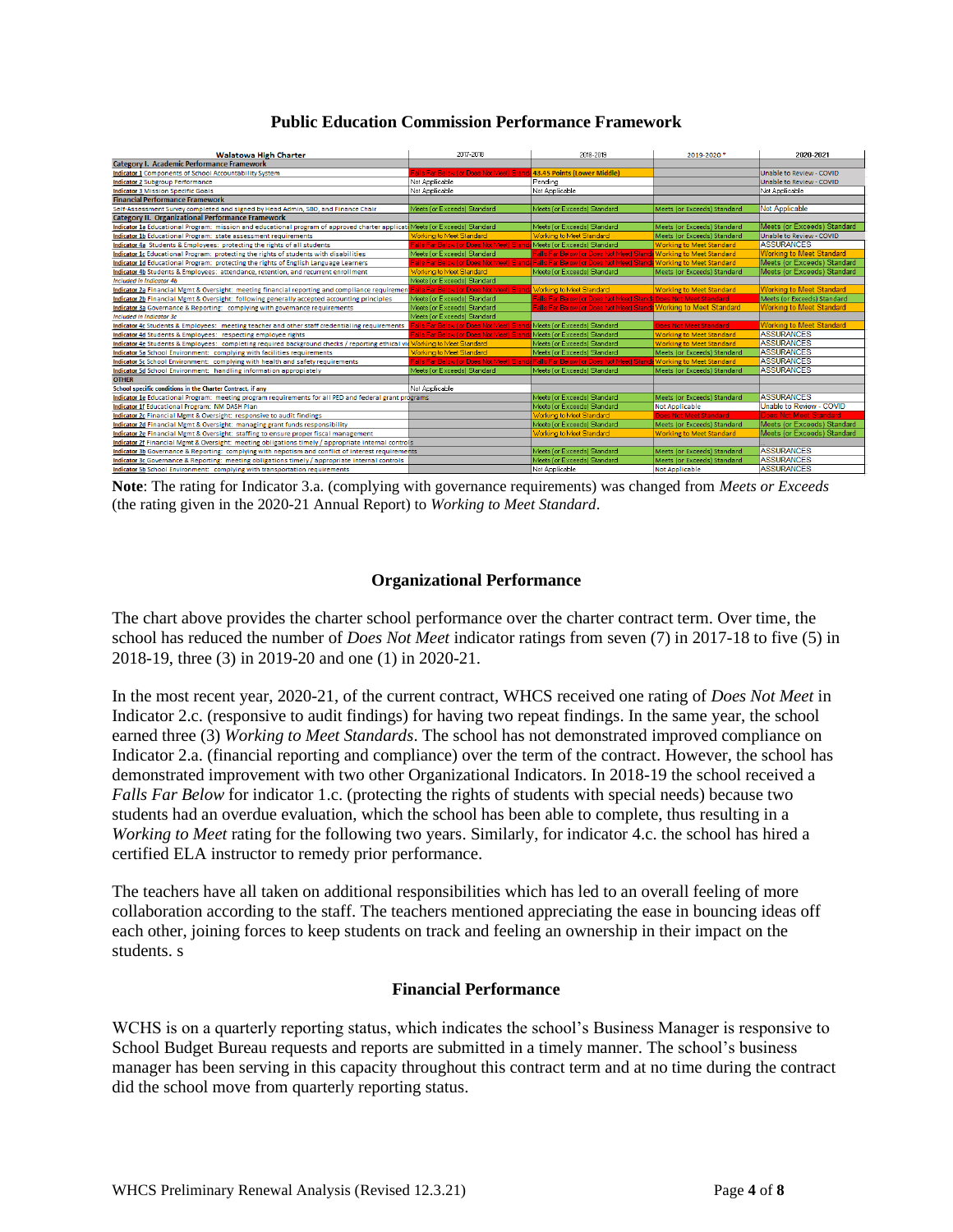Student membership at WCHS fluctuated a little from FY 2019 to FY 2020 which equates to an enrollment increase of 22% and the school saw a slight drop in 2021, settling in higher than the first year of the contract.

| <b>Audit Year</b> | <b>Findings</b> | <b>Material</b><br><b>Repeat Findings</b><br><b>Weaknesses</b> |  | <b>Significant</b><br><b>Deficiencies</b> |
|-------------------|-----------------|----------------------------------------------------------------|--|-------------------------------------------|
| FY 2020           |                 |                                                                |  |                                           |
| FY 2019           |                 |                                                                |  |                                           |
| FY 2018           |                 |                                                                |  |                                           |
| FY 2017           |                 |                                                                |  |                                           |

As indicated in the table above, the school received fifteen (15) audit findings from 2017 to 2020, more than half were received at the beginning of the contract years.

Spending in schools with less than 100 students tends be much lower than the desired goal of 68%, and nearly impossible to achieve, so is no surprise to see classroom spending below 50%. The school's conservative fiscal management approach has allowed them to save nearly \$2 million which they intend to use to purchase a modular, permanent school building in the coming year.

WCHS receives the highest amount of impact aid funds of any state authorized charter school, totaling just over \$1 million from 2018-2021.

|                 |                             |                                                                              | <b>Contract Years</b>                            |           |           |           |                 |
|-----------------|-----------------------------|------------------------------------------------------------------------------|--------------------------------------------------|-----------|-----------|-----------|-----------------|
|                 |                             |                                                                              | Actual<br>Actual<br>Actual<br>Actual             |           |           |           | <b>Budgeted</b> |
|                 |                             |                                                                              | General Fund - 11000- Amounts (in whole dollars) |           |           |           |                 |
|                 |                             |                                                                              | 2017-2018                                        | 2018-2019 | 2019-2020 | 2020-2021 | 2021-2022       |
|                 |                             | <b>Enrollment</b>                                                            |                                                  |           |           |           |                 |
|                 |                             | 120D Student membership                                                      | 48                                               | 46        | 56        | 52        | 55              |
|                 |                             | 40D program units from final funded run                                      | 177.435                                          | 142.574   | 164.344   | 174.538   | 168.33          |
| <b>Function</b> | <b>Function Name</b>        | <b>Description of Expenditures</b>                                           |                                                  |           |           |           |                 |
|                 | 1000 Direct Instruction     | Classroom teachers, educational assistants,                                  |                                                  |           |           |           |                 |
|                 |                             | instructional coaches, textbooks, classroom                                  |                                                  |           |           |           |                 |
|                 |                             | technology                                                                   | 292,545                                          | 351.686   | 278,774   | 264,415   | 420,170         |
|                 | 2100 Student Support        | Attendance, social worker, guidance, health,                                 |                                                  |           |           |           |                 |
|                 |                             | psychologoical, speech & occupational therapy                                |                                                  |           |           |           |                 |
|                 |                             | services                                                                     | 8,575                                            | 1,620     | 2,648     | 33,956    | 120,242         |
|                 | 2200 Instructional Support  | Library, instruction related technology                                      | 620                                              | 7,434     |           | 1,392     |                 |
|                 | 2300 Central Administration | Governance council, Office of Superintendent,                                |                                                  |           |           |           |                 |
|                 | 2400 School Administration  | community relations                                                          | 117.618                                          | 131.264   | 137,089   | 140.954   | 207,070         |
|                 | 2500 Central Services       | Office of the Principal                                                      | 37,188                                           | 33,150    | 73,231    | 45,262    | 95,806          |
|                 |                             | Business management, administrative support,<br>admin technology             | 128,299                                          | 127,668   | 134,250   | 140,092   | 199,922         |
|                 | 2600 Maintenance &          | Building operations, maintenance, equipment                                  |                                                  |           |           |           |                 |
|                 | Operations                  | upkeep, security & safety                                                    | 59,845                                           | 73,960    | 63,807    | 68,180    | 192,312         |
|                 |                             | 2700- All Other Function Codes Transportation, food service & capital outlay |                                                  |           |           |           |                 |
| 5900            |                             |                                                                              | 56,118                                           | 11,720    | 49,807    | 51,271    | 1,396,577       |
|                 |                             | <b>Total</b>                                                                 | 700,807                                          | 738,502   | 739,605   | 745,522   | 2,632,099       |
|                 |                             | <b>Total State Equalization Guarantee (SEG) Funding</b>                      | 542,442                                          | 387,068   | 573,638   | 560,320   | 786,991         |
|                 |                             | <b>Other Operational Revenue</b>                                             | 233,126                                          | 268,579   | 227,019   | 291,441   |                 |
|                 |                             | Carryover(Shortfall)                                                         | 74,761                                           | (82, 855) | 61,052    | 106,239   |                 |
|                 |                             |                                                                              |                                                  |           |           |           |                 |
|                 |                             | How Funds Were Spent in Percentages of Total<br>Classroom                    | 43%                                              | 49%       | 38%       | 40%       | 21%             |
|                 |                             | Administration                                                               | 40%                                              | 40%       | 47%       | 44%       | 19%             |
|                 |                             | Other                                                                        | 17%                                              | 12%       | 15%       | 16%       | 60%             |

-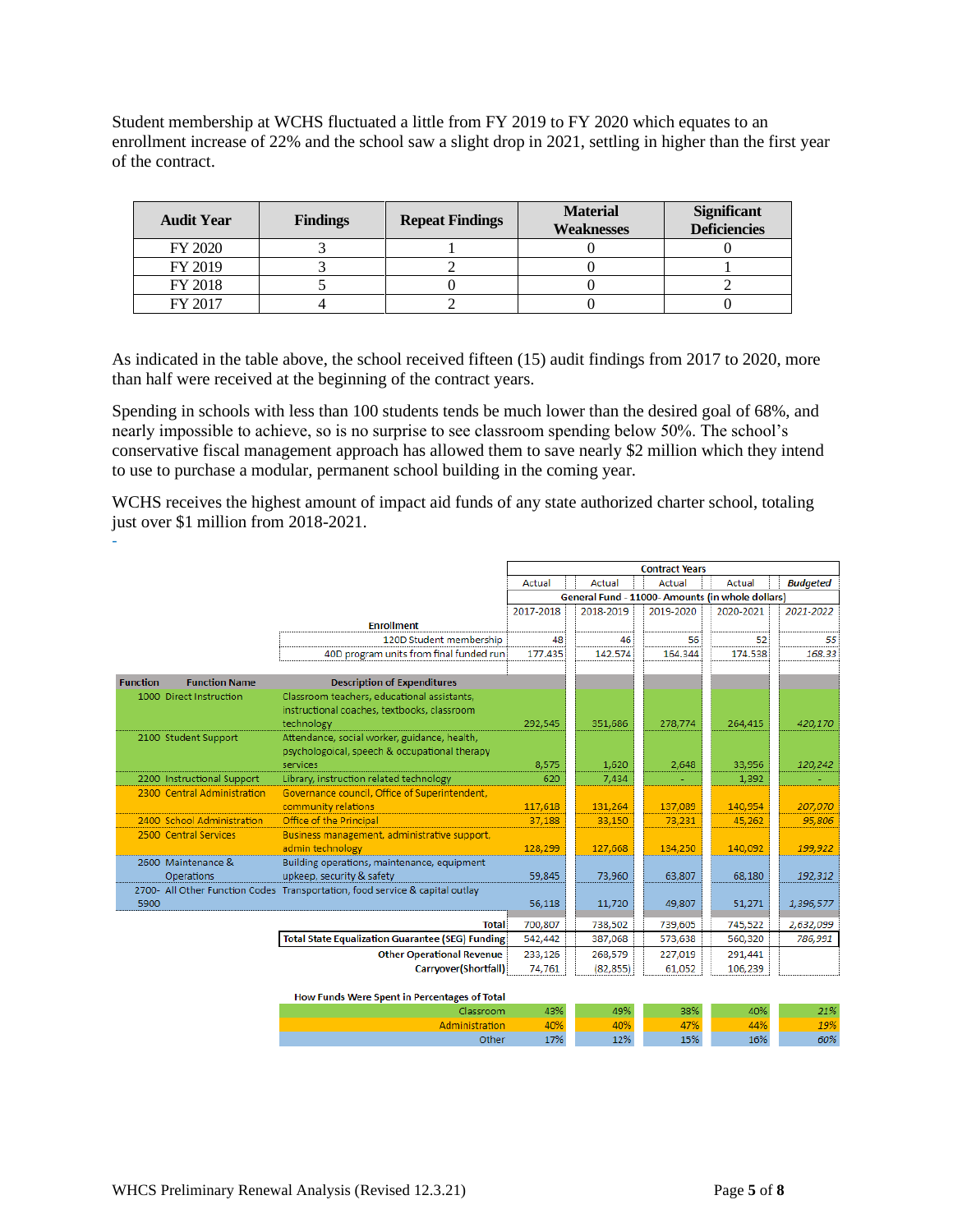The PED Operating Budget Management System (OBMS) showed the school regularly submits grant fund requests for reimbursements (RfRs). In 2020-21 there were just over 30 RfRs submitted totaling approximately \$125,000.

### **Governance**

WHCS's board has struggled with completing their training hours during the term of this current contract, with notable improvements made this school year. In the past, outreach to the school's board of directors have gone largely unanswered. There were some issues with their school emails which have been fixed, however, no board members attended the scheduled virtual focus group meeting. Board members were asked for an alternative time but did not respond. The CSD has not been able to complete any board observations in part because of inconsistent board meeting dates and lack of communication. The school website directs people interested in attending the board meeting to email the Accounts payable staff member, who serves as administrative staff to the board. The school's audit committee list two board members, one parent, a community member and the business manager. The school's finance committee should only list the two board members. All the others would report to the finance committee and should not be considered as "members." The finance committee oversees the business manager, so the inclusion of that position as a committee member counteracts a separation of duty. Finally, the school does need to update their annual OMA statement and I was unable to find a link to the Sunshine portal as is required by the PED.

| <b>Board Members</b>   | <b>FY18</b> | <b>FY19</b> | <b>FY20</b> | <b>FY21</b> |
|------------------------|-------------|-------------|-------------|-------------|
| Kenneth Sando          |             |             |             |             |
| <b>Stuart Gachupin</b> |             |             |             |             |
| Rysczard Wasilewski    |             |             |             |             |
| Danielyn Hardy         |             |             |             |             |
| Corinna Yepa           |             |             |             |             |
| Juanita Toledo         |             |             |             |             |

Black shading indicates that the member did not serve a full year in that fiscal year; yellow indicates that the member did not complete all required training hours during that fiscal year. Training requirements are 8 hours per year for returning board members, and 10 hours for new members. Exemptions are noted in years marked by an asterisk.

# **Comprehensive Educational Program**

The school's educational program includes a focus on college preparation, emphasizing the value of culture, tradition of the local indigenous communities. Advanced coursework and local partnership help WHCS provide an integrated focus on academics, youth development, family support, health and social services and community development. WHCS has implemented a community school model that includes the two-generation approach and continuum since its inception. Substantial evidence during the renewal site visit suggests the school has implemented the educational program as stated.

The site visit team was able to observe how the school incorporates experiential learning techniques through their Indigenous Program with Mr. Carlos Herrera with his drum making class. This activity took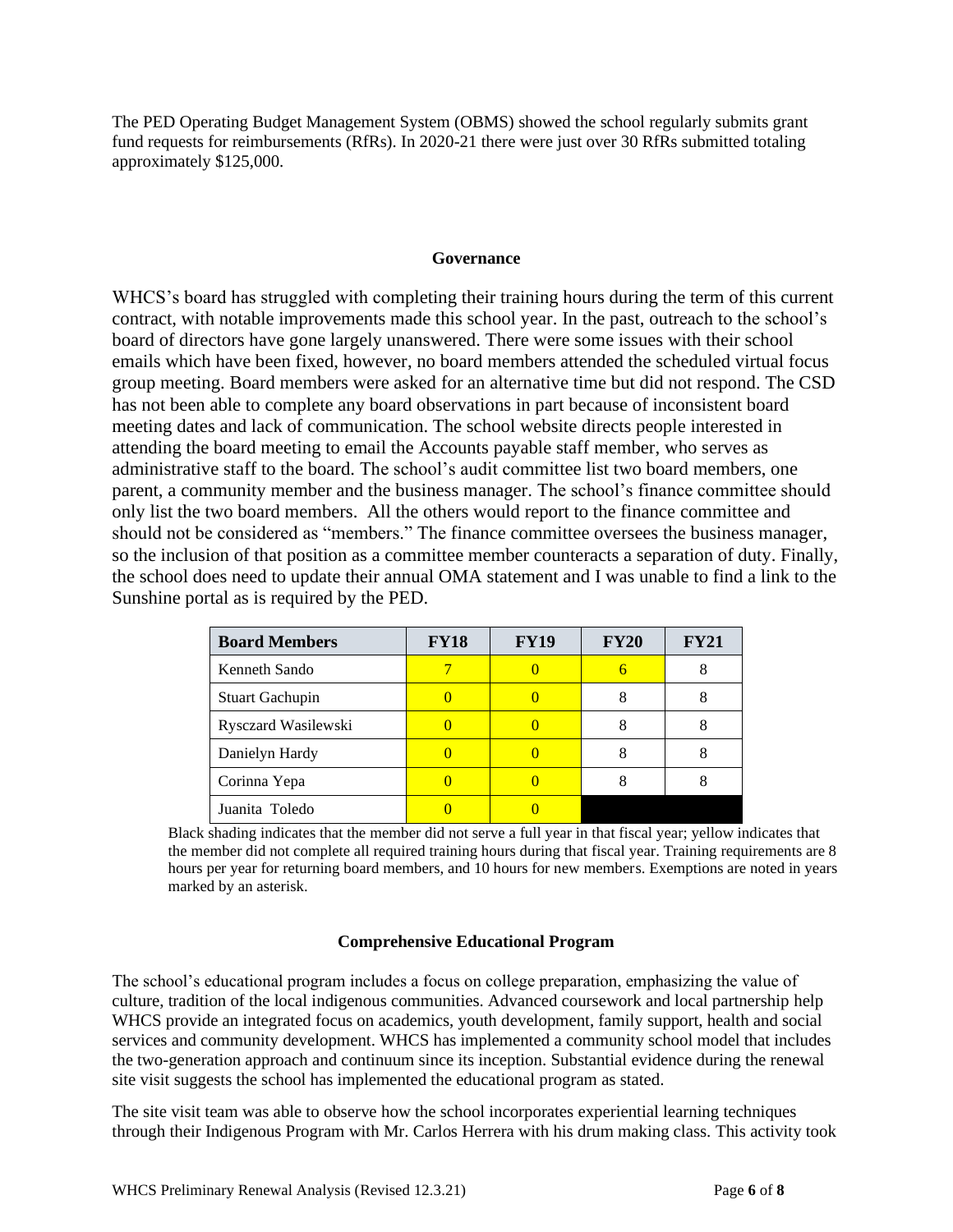them through all of the stages of hollowing out the cut logs, to stretching the hide over and decorating them. In the parent focus group, one parent mentioned having four drums at home from her older WHCS graduates and she will now have a fifth drum to add to the collection. We were able to ask Mr. Meek about the schoolwide phenomena-based teaching and learning (PhenoBL) capstone project "Stewards Building Wetland Habitats and Beaver Monitoring" in which the students observe changes in their local environment through the activities of area beavers. The students were observed to be very engaged in their drum making and were at a variety of stages. Mr. Herrera moved amongst the students guiding and encouraging them as he related to the site visit team the importance of maintaining their rich culture.

Dr. Wilkinson spoke on how the school has worked to respond to the pandemic which highlighted the need to better use technology, embrace flexibility and meet the needs of their community. The implementation of the Reading Plus program, which is required unless a students can test out and enroll in a dual credit course, has enabled the students to see significant personal gains in their reading comprehension. Many students already had learning gaps prior to the pandemic which were then exacerbated. The site visit team was able to meet virtually with the school's Reading Plus consultant and see school specific (masked) data showing an incredible correlation between the number of sessions completed and growth in reading comprehension.

Though the school had instituted a hybrid model of teaching prior to COVID, the pandemic made evident to the WHCS team where they needed to bolster their understanding and use of technology. As a result the staff are all more integrated as a team in how they use test data and they are all driven to close the achievement gaps of the students. Starting school in July means that there isn't much time for learning loss between school years and they are focused on how to take technology and adapt it to where and how the students learn best. As WHCS stated in their renewal application, "{our} community asset-based learning approach is rooted in Best Practices in Native education pedagogy. These place-based practices entail providing a culturally relevant curriculum to Native students' lives by incorporating experiential learning techniques that bring meaning to local places, events and situations. Indigenous Best Practices integrate teaching methods and strategies that encourage innovation and kinesthetic problem solving rather than memorization. They also use information technologies, to direct self-learning and selfawareness, capture indigenous knowledge, and to create bridges to successful postsecondary opportunities." The head administrator spoke of the success they are having particularly when younger siblings enter the school. The success of their elder siblings in the dual credit program is engaging the younger siblings to participate as well.

Due to the continuing global pandemic and the Pueblo of Jemez limiting access to the school, it was not possible to physically observe much of the community life that is reported on in the application. In interviewing the Dr. Wilkinson, the Head Administrator, he described the ways in which the school communicates and interacts with the Pueblo of Zia, Pueblo of Kewa, and the Pueblo of Jemez. The school works closely with all of the communities their students come from and have been able to secure access to mental health services through the Pueblo of Jemez for all of Walatowa's students.

WCHS has not sat idly by during the term of their current charter. They have worked to ensure that their students and families are educated, fed, and emotionally supported. The parent, student, and teacher focus groups all spoke of the tight-knit, safe and supportive feeling the school provides. The attention to each student and family. One student mentioned that the initial choice to attend WHCS was only for the school's proximity to home, but now feels they have learned more than they would have elsewhere. The teachers have also worked with their students to make room for learning and student work schedules and family responsibilities. Students in the focus group spoke of their gratitude in how the school works with them to support out of school commitments, such as employment, and one of them even returned for their senior year in-part for that reason. The school takes seriously their commitment to increasing reading comprehension and when students can experience the types of gains in comprehension that the data shows, they can feel more engaged and more empowered. The most recent available state data indicates that math proficiency for the lower and middle performing students is actually outperforming the district and state. The school leadership is focused on how to best meet the needs of each individual student, how